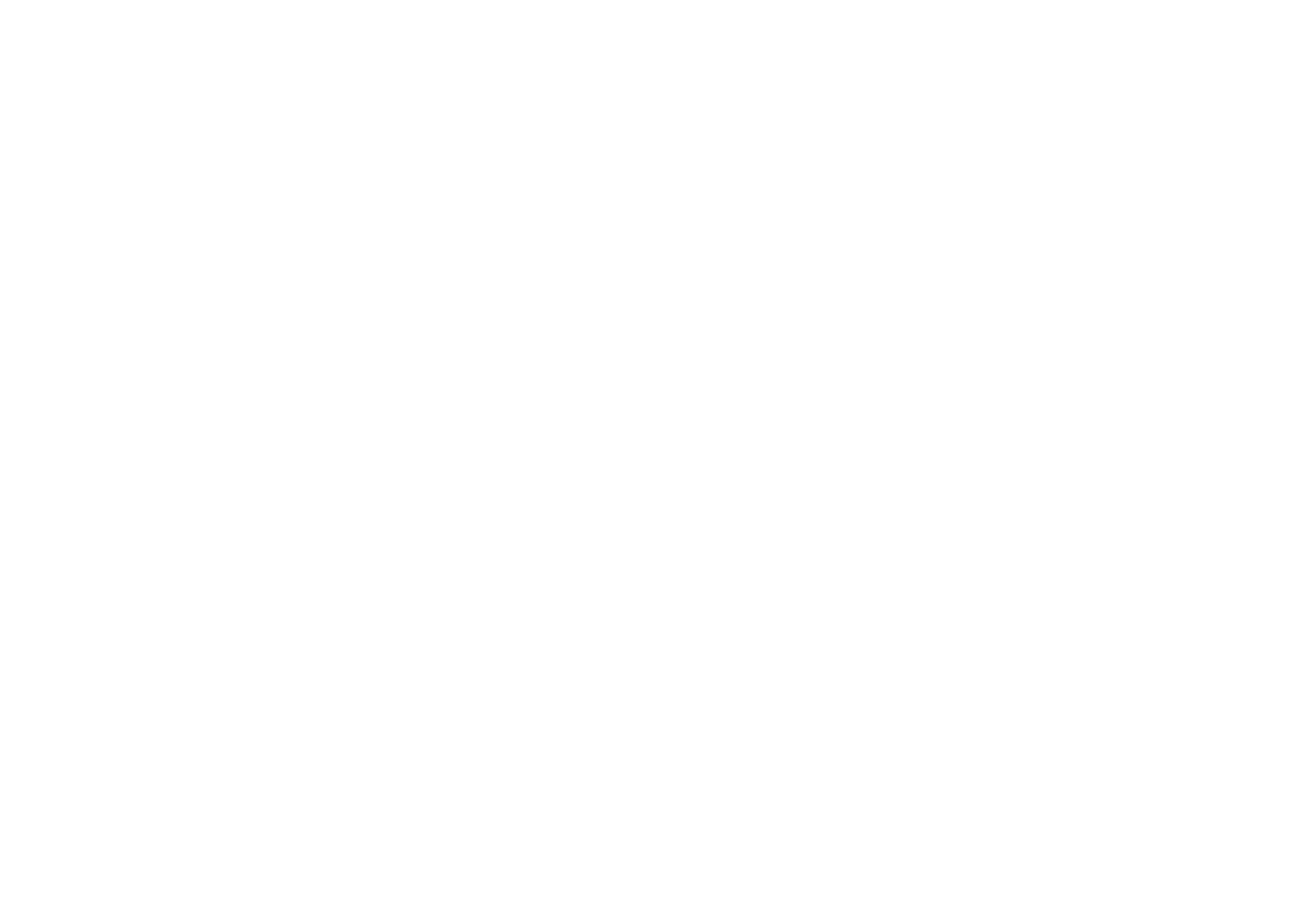### **Reading list**

#### **Fiction**

- *The Magic Misfits* by Neil Patrick Harris
- *The Nowhere Emporium* by Ross MacKenzie (Linked text: Unit 18)
- *Young Houdini: The Magician's Fire* by Simon Nicholson
- *The Young Magicians and the Thieves' Almanac* by Nick Mohammed

▶ You could show clips from *Man on Wire* (Magnolia Pictures, 2008).

 $\blacktriangleright$  The CBBC YouTube channel offers some video clips from the TV series *Help! My School Trip Is Magic*.

#### **Class reads**

*The Houdini Box* by Brian Selznick

#### **Non-fiction**

- *Escape! The Story of the Great Houdini* by Sid Fleischman
- *Illusionology* by Albert Schafer

#### **Films**

#### **Websites**

### **4 Skills focus See pages 168 to 169**

• Speaking and listening task: The children could work in small groups to create a presentation about Houdini. This could be done using PowerPoint® or they could even create a short biographical film. They could use photographs, drawings and puppetry alongside narration to depict the key events from Houdini's life.

Use the information from the Skills guide and the relevant Skills graphic to introduce the skill of retrieval.

• Writing task: Although Houdini's tricks were thrilling to watch, many of them were incredibly dangerous. Ask the children to each write an argument for or against Houdini's stunts. Half the class could write in favour and half against.

- **1** Model the skill using the Unit 17 Modelling slides and the Modelling retrieval guidance on page 168.
- **2** The children can then attempt the Retrieval questions on page 172.
- **3** Finally, the Mix it up! questions on page 173 offer practice in a range of comprehension skills.

Answers and marking guidance for all questions are included on pages 168 to 169.

### **5 Where next?**

# **2 First steps**

Read the text together and then encourage the children to discuss the following questions.

- When Houdini was a child, he had to do odd jobs to support his family. Explain that during the late 19th century, many children had to work and earn money for their families rather than go to school. In Britain, education was only made compulsory in 1880 and, even then, children only had to attend school between the ages of 5 and 10. Discuss the children's opinions on this issue with reference to Houdini's experiences. Would they prefer to work or go to school? Do they think today's education system is better or worse than that of 1880?
- $\bullet$  The children could research simple magic tricks, (see Reading list) such as those using cards and coins, which Houdini himself enjoyed before he moved on to more dangerous stunts. They could learn their favourite trick to perform in front of another class.
- The text mentions Houdini's influence on magicians today. You could discuss the work of some modern magicians (be mindful that some tricks performed by David Blaine and Derren Brown may not be suitable for a young audience). The children might also enjoy learning about the high-wire artist Philippe Petit (see Reading list).
- **1** What was Harry Houdini's real name? *Erik Weisz*. For much of the text, Houdini is named using the Americanised form of his name, so some children may answer 'Ehrich Weiss'. Explain that this is a changed form of Houdini's original name that he adopted because it was easier for English speakers to pronounce.
- **2** Why did Ehrich start performing in the circus? *To support his family because they were destitute/ poor. This meant that even the children in the family needed to work so that they had enough money to live.*
- **3** What were three of Houdini's most famous tricks? *Jennie the vanishing elephant; escaping from a straightjacket upside down; breaking free from a locked box underwater*. If the children struggle, direct them to the panel on the second page of the text, which describes Houdini's tricks.

# **3 Explore**

Ø Retrieval **Retrieval**

Non-fiction **Non-fiction**

- **Escapades and escapologists both come** from the Latin *ex*, meaning 'out of' and *cappa*, meaning 'cloak'. Discuss the links between the Latin origins and the modern words.
- Discuss the difference between an illusion and an optical illusion. Optical comes from the Greek *optos* meaning 'seen' and relates to vision or sight. Challenge the children to think of an associated word (e.g. 'optician').
- Nouns that denote a person who practises a certain custom, occupation or belief often end with the suffix '– ist' (e.g. illusionist). How many similar nouns can the children find that end in '–ist'?

# **1 Get ready**

Discuss the Key vocabulary identified in the Language toolkit and then complete the vocabulary activities as desired. Please note that the selected vocabulary is a guide. Depending on the needs of your cohort, additional vocabulary discussion may be beneficial before, during and after reading. Next, display the text (pages 170 to 171) so the children can see the title and any illustrations, and encourage the children to discuss the following questions before reading.

- **1** This text is a biography. What is a biography? What features might you find in one? Answers will vary depending on the children's prior reading. A simple definition of a biography is a text that tells the story of a person's life. Possible features to discuss include: factual content, usually in chronological order; subheadings; written in the third person.
- **2** The text is about a magician, illusionist and escapologist called Harry Houdini. What do you know about these professions? Have you ever heard of Harry Houdini?

The children are likely to be familiar with the term 'magician' but may need to discuss the differences between a magician and an illusionist or escapologist (the Reading list contains some useful resources). It is a good idea to gauge what, if anything, they know about Houdini. You could discuss possible questions they have about him that they hope will be answered by the text.

**3** Harry Houdini was famous for doing magic tricks. Have you ever seen a magic trick being performed? Have you ever done a magic trick yourself?

It is likely that the children will have seen a friend or professional do a magic trick at some point, or they may have watched a magic show on television. To support their understanding, you could share some video clip examples, such as those from *Help! My School Trip Is Magic* (see the Reading list).

**Non-fiction**

Non-fiction

No magician has provoked more interest than the great Harry Houdini. Although most famous for his daring escapes and stunts, Houdini started out with simple magic tricks. This short biography traces his life from childhood to the end of his career, and describes some of his most memorable tricks, such as his escape from a straightjacket while hanging upside down! You could make links with the Unit 18 text once both units have been completed.

**Printable text • Modelling slides Photocopiable text and questions • pages 170 to 173**

# **Harry Houdini**

# by Laura Lodge

| <b>Key vocabulary</b>           |                  |           |  |  |
|---------------------------------|------------------|-----------|--|--|
| destitute                       | errands          | escapades |  |  |
| escapologists                   | fraudulent       | freight   |  |  |
| <b>illusionists</b>             | optical illusion | quelled   |  |  |
| signature                       | sleight of hand  | tonne     |  |  |
| Vecahulary discussion questions |                  |           |  |  |

### **Vocabulary discussion questions**

- Can people who are not escapologists still have escapades? Why?
- **.** If someone is destitute, what things do they not have?
- What errands might someone need to run each week?
- Which animals might weigh a tonne?
- $\bullet$  If someone is fraudulent, what are they doing?

### **Vocabulary activities**

### **Language toolkit**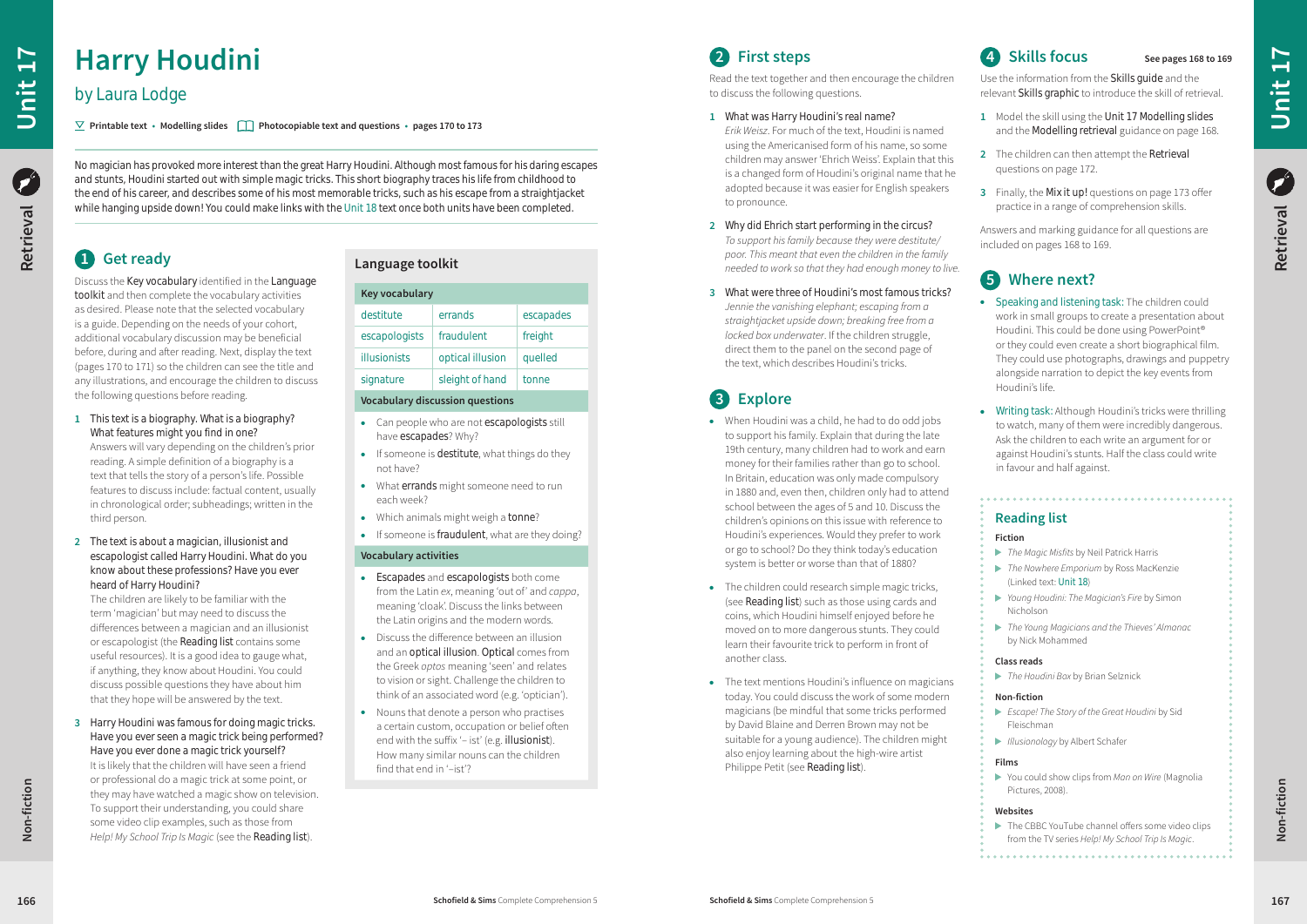|  |  |  | $Z$ See Unit 17 Modelling slides |
|--|--|--|----------------------------------|
|--|--|--|----------------------------------|

#### **1 Look at the paragraph beginning** *Harry Houdini was born …* **. Where did Erik emigrate from? Tick one.**

#### **2 Look at the paragraph beginning** *Harry Houdini was born …* **. Give two things Ehrich did because he loved the stage.**

#### 1 practising gymnastics/acrobatics 2 reading about magic at the library

#### **3 Look at the paragraph beginning** *After spending a year …* **. Why was Houdini given the nickname 'The Handcuff King'?**

#### Because he escaped from handcu s in a locked cell in Scotland Yard.

#### **4 Think about the whole text. Draw lines to match each trick to the relevant fact.**



## **Modelling retrieval**

| <b>Modelling retrieval</b>                                                                                                                                                                                                                                                                                                                                                                                                                                                                                                                                                                                                                                                                                  |                                                                                                                                                                                                                                                                                                                                                                                                                                                                                                                                                                                                             | $\vee$ See Unit 17 Modelling slides | Answer             |                                                                                                                                               | Guidance                                                                                                                                                                                                                                                                                                   |  |
|-------------------------------------------------------------------------------------------------------------------------------------------------------------------------------------------------------------------------------------------------------------------------------------------------------------------------------------------------------------------------------------------------------------------------------------------------------------------------------------------------------------------------------------------------------------------------------------------------------------------------------------------------------------------------------------------------------------|-------------------------------------------------------------------------------------------------------------------------------------------------------------------------------------------------------------------------------------------------------------------------------------------------------------------------------------------------------------------------------------------------------------------------------------------------------------------------------------------------------------------------------------------------------------------------------------------------------------|-------------------------------------|--------------------|-----------------------------------------------------------------------------------------------------------------------------------------------|------------------------------------------------------------------------------------------------------------------------------------------------------------------------------------------------------------------------------------------------------------------------------------------------------------|--|
| Budapest $\sqrt{\phantom{a}}$<br>Wisconsin                                                                                                                                                                                                                                                                                                                                                                                                                                                                                                                                                                                                                                                                  | Use the Skills guide (see pages 16 to 17) and the downloadable Skills graphic to support your modelling.<br>1 Look at the paragraph beginning Harry Houdini was born  . Where did Erik emigrate from? Tick one.<br>New York City $\Box$<br>United States of America                                                                                                                                                                                                                                                                                                                                         |                                     | 3                  | (an agent called) Martin Beck                                                                                                                 | This is a challenging question as the children need to use some<br>vocabulary as well as retrieval knowledge. You could discuss<br>synonyms for 'noticed' and 'gifted' before the children attempt<br>this question. Award 1 mark for a reference to Martin Beck.<br>Partial names should not be accepted. |  |
|                                                                                                                                                                                                                                                                                                                                                                                                                                                                                                                                                                                                                                                                                                             | Model using the locator to find the correct paragraph. You could discuss the meaning of 'emigrate' before<br>scanning the text for it. Demonstrate reading around this word, as the pertinent information is in the previous<br>sentence. If the children suggest 'United States of America', discuss the difference between immigration and<br>emigration, and draw attention to the wording of the question ('emigrate from').                                                                                                                                                                            |                                     |                    | $\sqrt{ }$<br>It was nailed shut.<br>$\sqrt{ }$<br>He had to wear leg irons.                                                                  | Although all the options are plausible, the incorrect options are<br>only found within other sections of the text. If necessary, prompt<br>the children to draw their answer from the panel on the second<br>page of the text. Award 1 mark for both correct answers ticked.                               |  |
| loved the stage.<br>1 practising gymnastics/acrobatics<br>from it.                                                                                                                                                                                                                                                                                                                                                                                                                                                                                                                                                                                                                                          | 2 Look at the paragraph beginning Harry Houdini was born  . Give two things Ehrich did because he<br>2 reading about magic at the library<br>Again, model using the locator and scanning for the question's key words (e.g. 'loved the stage') in the text.<br>Establish that the question refers to 'Ehrich' because this is the name Erik took when he got to the United<br>States. Find the relevant sentence and model reading around it to look for clues. If the children suggest<br>Ehrich's performance in the circus troupe, explain that this caused his love of the stage, rather than resulting |                                     |                    | Erik<br>Harry's name when he<br>Weisz<br>was born<br>17<br>his age when he changed<br>his name to Harry Houdini<br>52<br>his age when he died | This question requires the children to retrieve information from<br>across the whole text. Some of them may benefit from being<br>given locators for each statement. Award 1 mark for two<br>sections completed correctly. Award 2 marks for all sections<br>completed correctly.                          |  |
| 'The Handcuff King'?<br>Because he escaped from handcu s in a locked cell in Scotland Yard.                                                                                                                                                                                                                                                                                                                                                                                                                                                                                                                                                                                                                 | 3 Look at the paragraph beginning After spending a year  . Why was Houdini given the nickname                                                                                                                                                                                                                                                                                                                                                                                                                                                                                                               |                                     |                    |                                                                                                                                               | Mix it up! questions mark scheme <b>00000000</b><br>$\Box$ See page 173                                                                                                                                                                                                                                    |  |
|                                                                                                                                                                                                                                                                                                                                                                                                                                                                                                                                                                                                                                                                                                             | The nickname given to Harry is reproduced exactly in the text, but it is still important to model scanning                                                                                                                                                                                                                                                                                                                                                                                                                                                                                                  |                                     | Answer             |                                                                                                                                               | Guidance                                                                                                                                                                                                                                                                                                   |  |
| carefully for these key words. You could also model reading around them in the text, explaining that you<br>need to use the text rather than making an inference based only on the nickname.<br>Think about the whole text. Draw lines to match each trick to the relevant fact.<br>Jennie the vanishing elephant<br>was inspired by a boy called Randolph<br>Escaping from a straightjacket<br>weighed 5 tonnes<br>Escaping from handcu s<br>happened at Scotland Yard<br>Draw attention to the fact that this question is about the whole text and explain that you will need to scan<br>the entire text to find the information that you need to correctly match the tricks and facts. Model identifying |                                                                                                                                                                                                                                                                                                                                                                                                                                                                                                                                                                                                             |                                     | 1                  | daring                                                                                                                                        | The children may not have encountered the word 'bold' to<br>describe a character or event. If necessary, discuss the meaning<br>of this word before they attempt this question. Award 1 mark<br>for the correct answer. Skill: Word meaning.                                                               |  |
|                                                                                                                                                                                                                                                                                                                                                                                                                                                                                                                                                                                                                                                                                                             |                                                                                                                                                                                                                                                                                                                                                                                                                                                                                                                                                                                                             |                                     | $\overline{2}$     | Childhood $\sqrt{}$                                                                                                                           | Remind the children that they need to find the main point of<br>the whole section. The answer options are all mentioned in the<br>named paragraph, but only the correct answer is a summary<br>of the entire paragraph. Award 1 mark for the correct answer<br>ticked. Skill: Summarising.                 |  |
| the remaining tricks.                                                                                                                                                                                                                                                                                                                                                                                                                                                                                                                                                                                                                                                                                       | key words from the first trick and scanning the text to find the corresponding information. It is a good idea to<br>physically model drawing a clear matching line between the trick and relevant fact. Repeat this process for                                                                                                                                                                                                                                                                                                                                                                             |                                     | $\overline{3}$     | At the start of his career his tricks were<br>a lot safer but later in his career they<br>got much more dangerous.                            | Some children may benefit from a locator for Houdini's early<br>career (the paragraph beginning After spending a year ).<br>Remind them to refer to both sides of the comparison in<br>their response. Award 1 mark for a reference to Houdini's<br>tricks becoming more dangerous. Skill: Comparison.     |  |
|                                                                                                                                                                                                                                                                                                                                                                                                                                                                                                                                                                                                                                                                                                             |                                                                                                                                                                                                                                                                                                                                                                                                                                                                                                                                                                                                             |                                     |                    | To make you think about how Harry is                                                                                                          | This question requires the children to think about themselves as                                                                                                                                                                                                                                           |  |
|                                                                                                                                                                                                                                                                                                                                                                                                                                                                                                                                                                                                                                                                                                             |                                                                                                                                                                                                                                                                                                                                                                                                                                                                                                                                                                                                             | $\Box$ See page 172                 |                    | still important today.                                                                                                                        | readers of the text. You could discuss their reactions to the final                                                                                                                                                                                                                                        |  |
| Retrieval questions mark scheme $\bullet$<br>Answer                                                                                                                                                                                                                                                                                                                                                                                                                                                                                                                                                                                                                                                         | Guidance                                                                                                                                                                                                                                                                                                                                                                                                                                                                                                                                                                                                    |                                     |                    |                                                                                                                                               | sentence before they attempt this question. Does the sentence<br>make them want to find out more? Does it make them want to                                                                                                                                                                                |  |
| for a better life                                                                                                                                                                                                                                                                                                                                                                                                                                                                                                                                                                                                                                                                                           | The children may use a direct quotation to answer or<br>paraphrase the text (e.g. 'They wanted to get better jobs').<br>Either is acceptable. Award 1 mark for a reference to the                                                                                                                                                                                                                                                                                                                                                                                                                           |                                     |                    |                                                                                                                                               | read on? Does it make the subject more relevant to their lives<br>today? Award 1 mark for a plausible opinion linked to the<br>text. Skill: Relationship.                                                                                                                                                  |  |
|                                                                                                                                                                                                                                                                                                                                                                                                                                                                                                                                                                                                                                                                                                             | family moving for a better life.                                                                                                                                                                                                                                                                                                                                                                                                                                                                                                                                                                            |                                     | $5$ Yes $\sqrt{ }$ |                                                                                                                                               | The children's responses will depend on their personal opinions.<br>Although it is more plausible to infer that Houdini enjoyed his                                                                                                                                                                        |  |

$$
\textcolor{blue}{\mathbf{0000}}
$$

| Answer |                                                                                                               | Guidance                                                                                                                                                                                                              |  |
|--------|---------------------------------------------------------------------------------------------------------------|-----------------------------------------------------------------------------------------------------------------------------------------------------------------------------------------------------------------------|--|
|        | for a better life                                                                                             | The children may use a direct quotation to answer or<br>paraphrase the text (e.g. 'They wanted to get better jobs').<br>Either is acceptable. Award 1 mark for a reference to the<br>family moving for a better life. |  |
|        | He bought and resold newspapers. OR<br>He polished shoes. OR He ran errands.<br>OR He joined a circus troupe. | Some may respond vaguely (e.g. 'He worked lots of jobs').<br>If so, encourage them to make their answer more specific.<br>Award 1 mark for any two correct answers.                                                   |  |

|  |  | $\Box$ See page 172 |  |
|--|--|---------------------|--|
|--|--|---------------------|--|

### **Retrieval questions mark scheme**

|   | Answer                                                                              |                                                                   |                                                       |  |
|---|-------------------------------------------------------------------------------------|-------------------------------------------------------------------|-------------------------------------------------------|--|
| 3 | (an agent called) Martin Beck                                                       | This is a cl<br>vocabular<br>synonyms<br>this quest<br>Partial na |                                                       |  |
| 4 | It was nailed shut.<br>$\checkmark$<br>$ \mathcal{J} $<br>He had to wear leg irons. |                                                                   | Although a<br>only found<br>the childre<br>page of th |  |
| 5 | Harry's name when he<br>was born                                                    | Erik<br>Weisz                                                     | This quest<br>across the<br>given loca<br>sections    |  |
|   | 17<br>his age when he changed<br>his name to Harry Houdini                          |                                                                   | complete                                              |  |
|   | his age when he died                                                                | 52                                                                |                                                       |  |

| Jennie the vanishing elephant  | was inspired by a boy called Randolph |
|--------------------------------|---------------------------------------|
| Escaping from a straightjacket | weighed 5 tonnes                      |
| Escaping from handcu s         | happened at Scotland Yard             |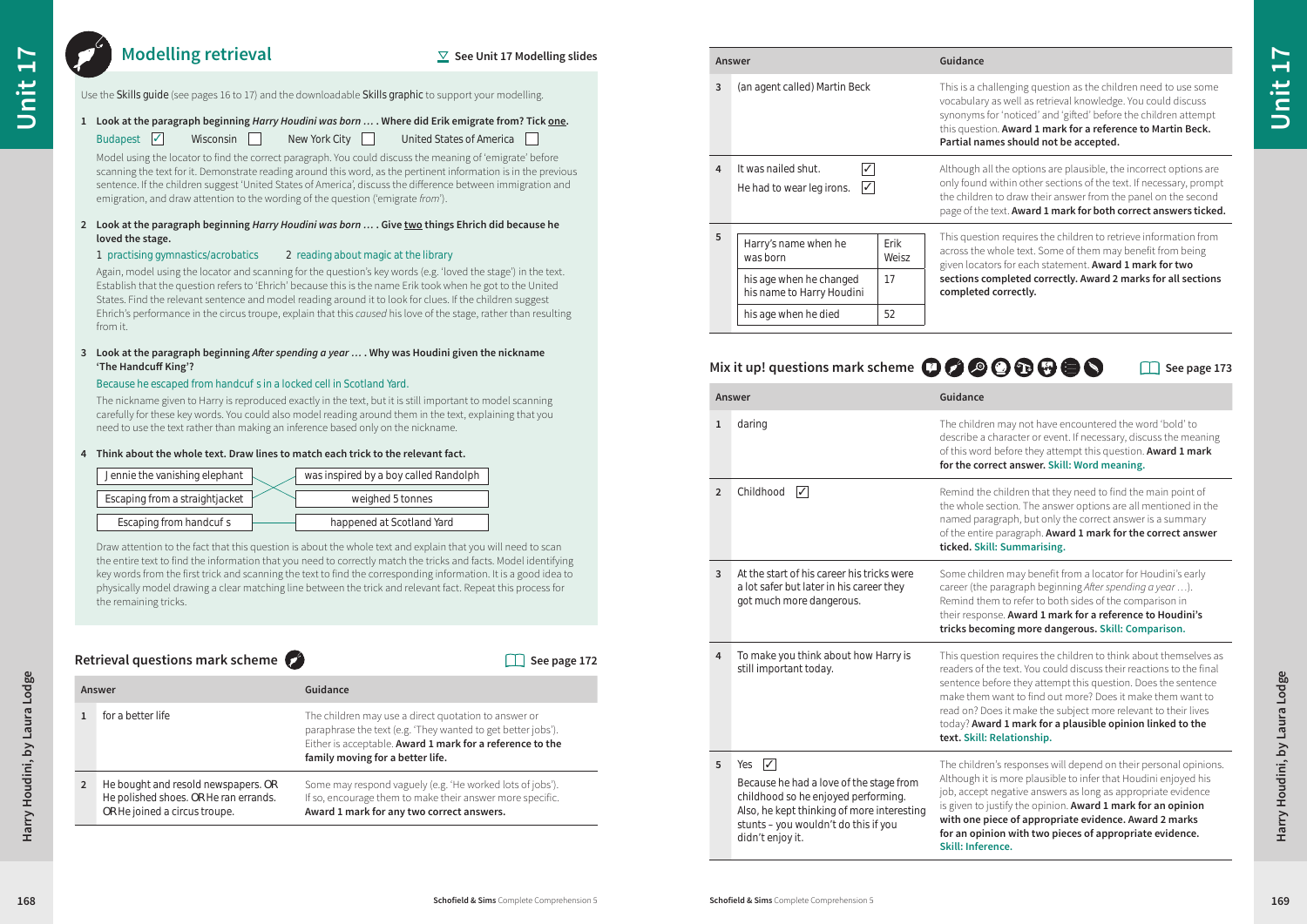**Harry Houdini, by Laura Lodge**

Harry Houdini, by Laura Lodge

**Unit 17**

# Harry Houdini, by Laura Lodge

This is a short biography of the famous magician and escapologist Harry Houdini, who lived from 1874 to 1926.

Harry Houdini's daring escapades made him one of the most famous escape artists to have ever lived, and his name is still recognised all over the world today.

Harry Houdini was born Erik Weisz in Budapest, Hungary, on 24th March 1874. At the age of four, Erik and his family emigrated to the United States of America, looking for a better life. The family changed their names to make them easier to pronounce: 'Weisz' became 'Weiss' and 'Erik' became 'Ehrich'. The Weiss family were almost destitute, relying on charity and the odd jobs the children took to make a little money. Ehrich bought and resold newspapers, polished shoes and ran errands – anything to support his family. Eventually, Ehrich's willingness to help his family out by doing anything and everything led to his first performance, when he joined his friend's circus troupe. Performing as 'Ehrich, Prince of the Air', nineyear-old Ehrich showed skill on the trapeze and a love of the stage was born. For a few years, Ehrich's urge to perform was quelled by practising gymnastics, acrobatics and reading up on the art of magic at the public library. But at the age of 12, Ehrich suddenly left home, riding off on a freight train in search of adventure.

After spending a year away from home, Ehrich returned to help his family, working various jobs while still trying to make money from his true passion, magic. Around the age of 17, Ehrich Weiss became Harry Houdini. Harry and his brother Dash became 'The Brothers Houdini', performing magic tricks and sleight of hand, but when they were not very successful, Harry started to experiment as an escape artist. Eventually, an agent called Martin Beck recognised Harry's talent and arranged for him to tour Europe with his escape act. When Harry successfully escaped from handcuffs in a locked cell at Scotland Yard during a stay in London, his fame was secured, and he gained a new nickname: 'The Handcuff King'.

Harry continued to perform in his later life. He kept busy, acting in movies, learning to fly aeroplanes and even working to expose fraudulent psychics, before dying in 1926 at the age of 52. His work inspired some of the most famous magicians, escapologists and illusionists today, such as David Blaine and Derren Brown.

# **Jennie the vanishing elephant**

One of Harry's most famous tricks involved the apparent disappearance of a 5-tonne elephant called Jennie. The audience was amazed when Jennie disappeared right in front of their eyes. In reality, the cabinet Jennie disappeared into was huge and this, coupled with the fact that the stage was the largest on Earth, produced an optical illusion. Jennie never left the stage; instead, she just walked to the other end of the cabinet!

### **Escaping from a straightjacket upside down**

Many pictures of Harry show him being hung upside down locked in a straightjacket. This trick was inspired by a young boy Harry met while touring in Sheffield, Randolph Osborne Douglas. The 'suspended straightjacket escape' became his signature trick and involved him being locked in a straightjacket and hung upside down from a building or a crane.

## **Breaking free from a locked box underwater**

In 1912, having been put in handcuffs and leg irons, Harry climbed into a box which was nailed shut, weighed down and thrown into a river. He managed to achieve what looked impossible, by escaping in just 57 seconds without even breaking the box!